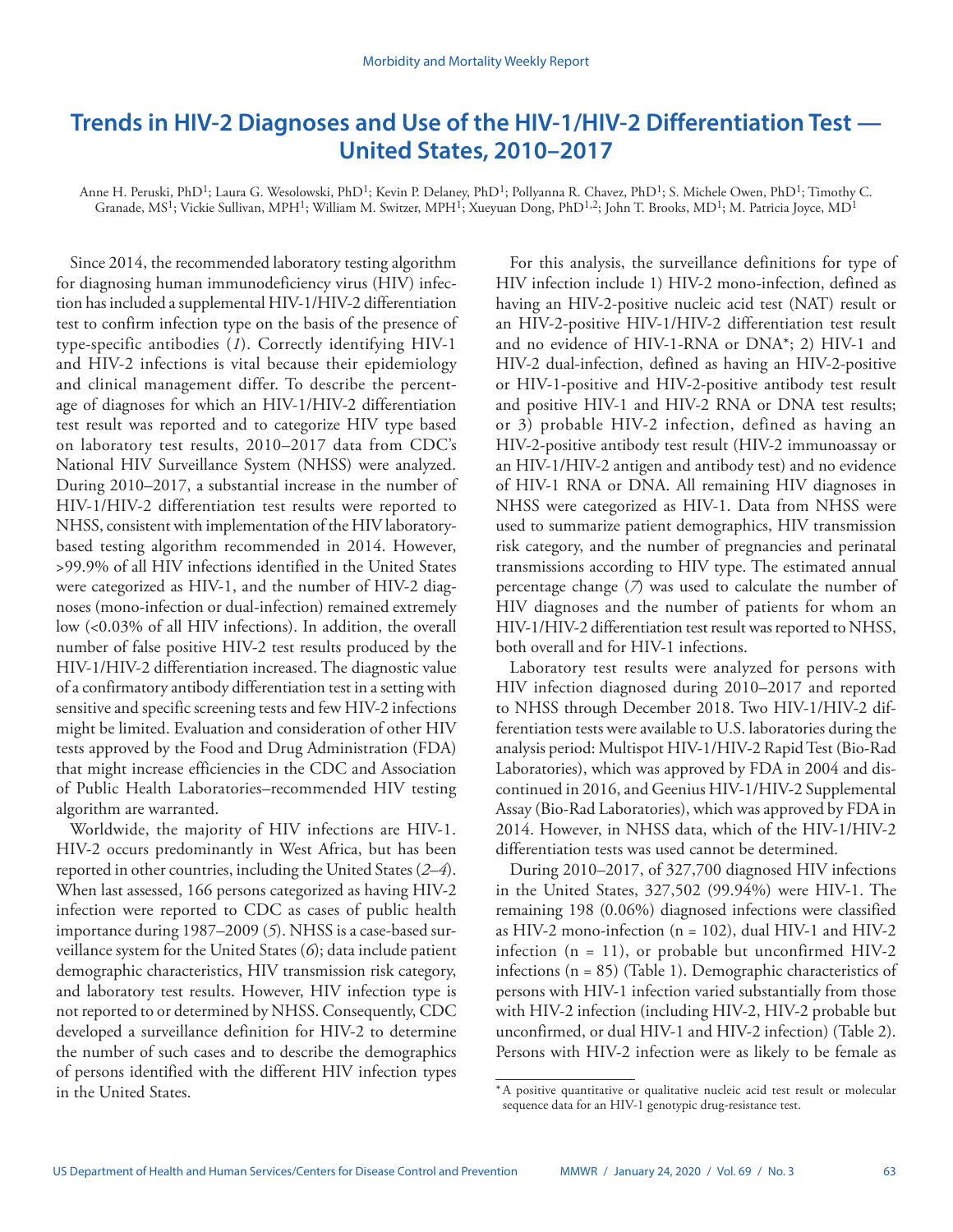|                | No.     | Diagnosis type                 |                    |                                                  |                           |
|----------------|---------|--------------------------------|--------------------|--------------------------------------------------|---------------------------|
| Diagnosis year |         | $HIV-1$ <sup>+</sup>           | $HIV-25$           | HIV-2, probable, but<br>unconfirmed <sup>1</sup> | Dual HIV-1/HIV-2**        |
| 2010           | 44,086  | 44,066                         |                    | 13                                               |                           |
| 2011           | 42,285  | 42,265                         | 12                 |                                                  |                           |
| 2012           | 41,467  | 41,443                         | 9                  | 12                                               |                           |
| 2013           | 39,987  | 39,978                         |                    |                                                  |                           |
| 2014           | 40,667  | 40,635                         | 22                 | 9                                                |                           |
| 2015           | 40,406  | 40,378                         | 13                 | 14                                               |                           |
| 2016           | 40,121  | 40,085                         | 18                 | 18                                               |                           |
| 2017           | 38,681  | 38,652                         | 14                 | 13                                               |                           |
| <b>Total</b>   | 327,700 | 327,502                        | 102                | 85                                               | 11                        |
| EAPC (95% CI)  |         | $-0.03$ ( $-0.03$ to $-0.02$ ) | 12.0 (2.8 to 22.1) | 11.4 (1.4 to 22.3)                               | $-7.8$ ( $-28.9$ to 19.7) |

**TABLE 1. Number of HIV diagnoses among persons aged ≥13 years, by diagnosis type — National HIV Surveillance System (NHSS), United States and six dependent areas,\* 2010–2017**

**Abbreviations:** CI = confidence interval; EAPC = estimated annual percentage change; HIV = human immunodeficiency virus.

\* Data from CDC's National HIV Surveillance System (NHSS) collected through December 2018.

† Diagnoses in NHSS with no evidence of an HIV-2, HIV-2 probable but unconfirmed, or dual HIV-1 and HIV-2 infections.

§ Diagnoses in NHSS with HIV-2 RNA or an HIV-2 positive differentiation test and no evidence of HIV-1 RNA or DNA.

¶ Diagnoses in NHSS with an HIV-2 positive antibody test and no evidence of HIV-1 RNA or DNA.

\*\* Diagnoses in NHSS with HIV-1 and HIV-2 RNA or DNA.

male, were more frequently older, non-Hispanic black, had HIV infection attributed to heterosexual contact, had been born in countries where HIV-2 infection is endemic, and resided in the northeastern United States at the time of diagnosis. Among the 11 cases classified as dual HIV-1 and HIV-2 infection, six were among men, and five were among women. Eight persons were identified as having emigrated from a country where HIV-2 is endemic. Among the 99 women with confirmed or probable HIV-2 infection, nine had evidence of a pregnancy during or after diagnosis; however, no perinatal HIV-2 transmissions were reported to NHSS.

The number of persons with HIV infection whose report to NHSS included an HIV-1/HIV-2 differentiation test result increased by an estimated 21.2% per year (95% confidence interval [CI] = 21.0–21.4) during 2010–2017 (Table 3). Concurrently, the number of confirmed and probable HIV-2 infections increased by an estimated 12.0% per year (95% CI = 2.8–22.1) and 11.4% per year (95% CI = 1.4–22.3), respectively, during 2010–2017 (Table 1). Although the number of HIV-1/HIV-2 differentiation test results continued to increase during 2014–2017 by an estimated 6.4% per year (95% CI =  $6.2\% - 6.9\%$ ), the number of persons with confirmed or probable HIV-2 infections did not change with an estimated annual percentage change including zero,  $-9.5\%$  per year (95% CI =  $-27.1\%$  to 12.3%) and 14.3% per year (95% CI =  $-10.1\%$  to 45.4%), respectively.<sup>†</sup> Among persons with confirmed HIV-1 infection, 356 included falsepositive HIV-2 results from an HIV-1/HIV-2 differentiation test (Table 3), and the number of false positive reports increased an estimated 18.8% per year (95% CI =  $13.3-24.5$ ) relative

to all HIV diagnoses. However, the number of false positive reports relative to those whose report to NHSS included an HIV-1/HIV-2 differentiation test decreased during the study period by 6.2% (95% CI =  $-10.7$ % to  $-1.5$ %) (Table 3).

## **Discussion**

These results are consistent with the previously reported findings from 1987–2009 that HIV-2 remains a rare diagnosis in the United States (*5*). Use of the HIV-1/HIV-2 differentiation test increased steadily throughout the study period, although after 2014 the number of confirmed or probable HIV-2 infections remained stable. The number of persons with confirmed HIV-1 infection who had a false-positive HIV-2 test result by using the HIV-1/HIV-2 differentiation test was greater than the total number of confirmed and probable HIV-2 diagnoses combined. In these cases, HIV antibody cross-reactivity likely caused the false-positive reaction and necessitated additional time and testing to resolve (*8*).

Although HIV-2 is rare, correct diagnosis is vital for ensuring correct clinical management. Persons with HIV-2 who have an incorrect HIV-1 diagnosis and are treated with nonnucleoside reverse-transcriptase inhibitors, to which HIV-2 is intrinsically resistant, might fail to suppress an HIV-2 viral load (*9*). Without commercially available HIV-2 viral load tests, HIV-2 infection might not be recognized, or might require additional testing to determine HIV status. This step might include having to send specimens to specialized laboratories that perform a laboratory-developed HIV-2 NAT.

The findings in this report are subject to at least three limitations. First, the definition used to define HIV-2 infection using test results entered into the Enhanced HIV/AIDS Reporting

 $\frac{1}{2}$  2014–2017 total HIV diagnoses = 159,875.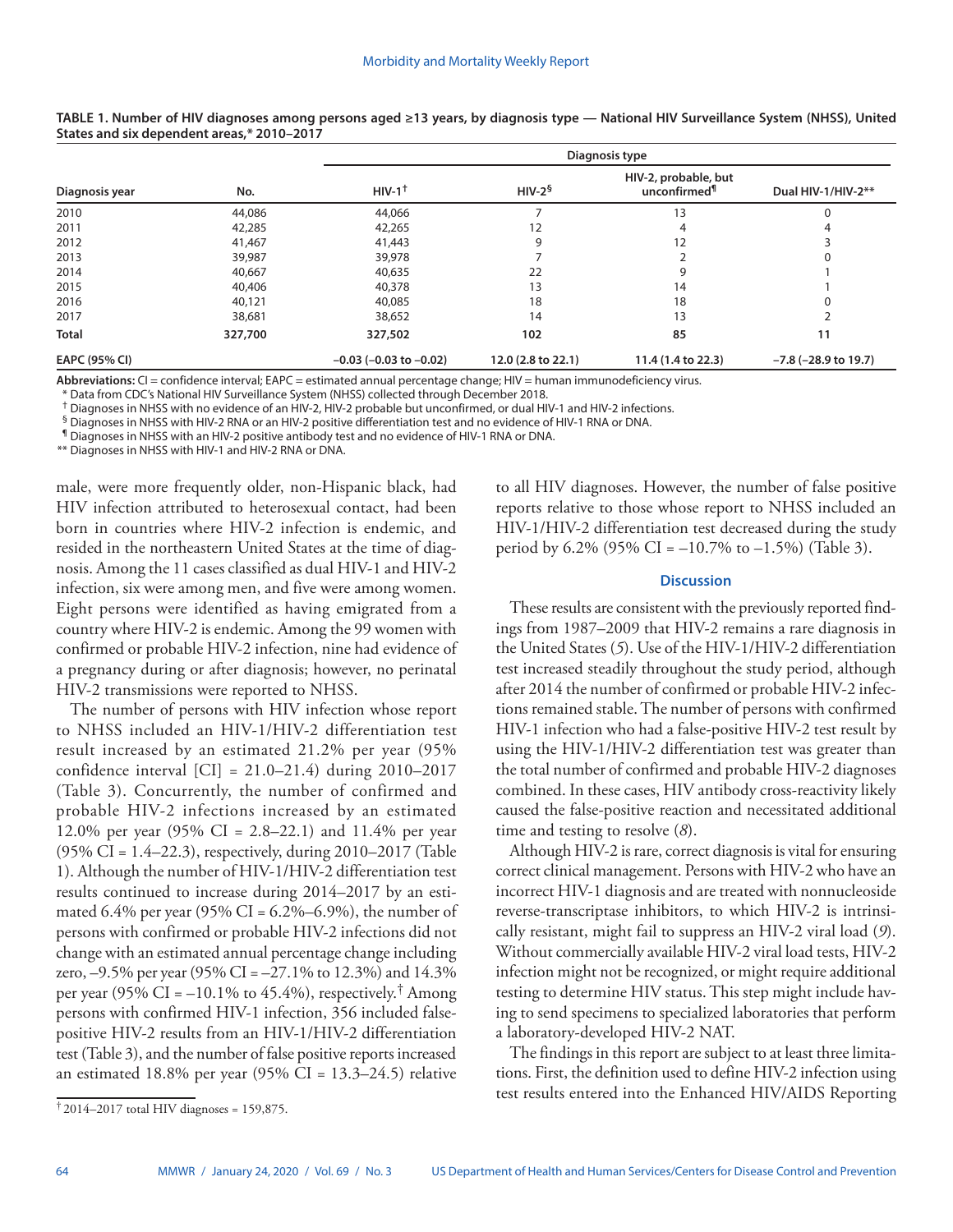**TABLE 2. Characteristics of persons aged ≥13 years with diagnosed HIV infection — National HIV Surveillance System (NHSS), United States and six dependent areas,\* 2010–2017**

|                                               | No. (%)              |            |  |
|-----------------------------------------------|----------------------|------------|--|
| Characteristic                                | $HIV-1$ <sup>+</sup> | $HIV-26$   |  |
| <b>Total</b>                                  | 327,502 (100)        | 198 (100)  |  |
| Age group (yrs)                               |                      |            |  |
| $13 - 24$                                     | 71,893 (22)          | 20(10.1)   |  |
| $25 - 34$                                     | 100,937 (30.8)       | 30(15.2)   |  |
| $35 - 44$                                     | 67,462 (20.6)        | 35(17.7)   |  |
| $45 - 54$                                     | 55,957 (17.1)        | 46 (23.2)  |  |
| $\geq 55$                                     | 31,253 (9.5)         | 67 (33.8)  |  |
| Sex                                           |                      |            |  |
| Male                                          | 262,520 (80.2)       | 99 (50.0)  |  |
| Female                                        | 64,982 (19.8)        | 99 (50.0)  |  |
| Race/Ethnicity                                |                      |            |  |
| Black, non-Hispanic                           | 141,712 (43.3)       | 147 (74.2) |  |
| White, non-Hispanic                           | 84,848 (25.9)        | 15(7.6)    |  |
| Hispanic                                      | 80,291 (24.5)        | 21(10.6)   |  |
| Other                                         | 20,651 (6.3)         | 15(7.6)    |  |
| <b>Transmission category</b>                  |                      |            |  |
| Male-to-male sexual contact                   | 210,250 (64.2)       | 50(25.3)   |  |
| Heterosexual contact                          | 84,063 (25.7)        | 121(61.1)  |  |
| Injection-drug use (IDU)                      | 20,966 (6.4)         | 23(11.6)   |  |
| Male-to-male sexual contact/IDU               | 11,613(3.5)          | 2(1.0)     |  |
| Other                                         | 610(0.2)             | 2(1.0)     |  |
| <b>Birth country</b>                          |                      |            |  |
| <b>United States</b>                          | 205,370 (62.7)       | 44 (22.2)  |  |
| Other countries                               | 70,647 (21.6)        | 37 (18.7)  |  |
| Unknown                                       | 48,222 (14.7)        | 28 (14.1)  |  |
| Countries where HIV-2 is endemic <sup>¶</sup> | 3,263(1)             | 89 (44.9)  |  |
| U.S. Census region of residence at diagnosis  |                      |            |  |
| South                                         | 163,204 (49.8)       | 62 (31.3)  |  |
| West                                          | 61,380 (18.7)        | 16(8.1)    |  |
| Northeast                                     | 55,593 (17)          | 109 (55.1) |  |
| Midwest                                       | 42,069 (12.8)        | 11(5.6)    |  |
| U.S. dependent areas                          | 5,256(1.6)           | $0 (-)$    |  |

**Abbreviation:** HIV = human immunodeficiency virus.

\* Data from CDC's National HIV Surveillance System (NHSS) collected through December 2018.

† Diagnoses in NHSS with no evidence of HIV-2, HIV-2 probable but not confirmed, or dual HIV-1 and HIV-2 infections.

§ Diagnoses in NHSS of HIV-2, HIV-2 probable but not confirmed, or dual HIV-1 and HIV-2 infections.

¶ Angola, Benin, Burkina Faso, Cape Verde, Côte d'Ivoire, the Gambia, Ghana, Guinea, Guinea-Bissau, Liberia, Mali, Mauritania, Mozambique, Niger, Nigeria, Sao Tome, Senegal, Sierra Leone, and Togo.

System, $\sqrt[6]{\ }$  (an application for collecting, storing, and retrieving HIV-related data), was developed for use with surveillance data to report epidemiologic trends. Identification of type of HIV diagnosis for the management of patients might require additional diagnostic tests that are beyond the scope of this study. Second, for 61 (33%) HIV-2 diagnoses (probable and confirmed) with missing HIV-1 NAT results, the possibility of HIV-2 infection or identification of dual infection could not be ruled out. An HIV-2 NAT might also have helped confirm these infections, but no FDA-approved commercially available

## **Summary**

### What is already known about this topic?

Since 2014, CDC has recommended using an antibody-based HIV-1/HIV-2 differentiation test as part of a laboratory-based algorithm to confirm HIV-1 and HIV-2 infections.

#### What is added by this report?

During 2010–2017, use of the HIV-1/HIV-2 differentiation test increased, but the number of confirmed HIV-2 diagnoses remained <0.1%. In addition, the overall number of false positive HIV-2 test results produced by the HIV-1/HIV-2 differentiation increased.

## What are the implications for public health practice?

CDC recommends that laboratories continue to follow the laboratory-based algorithm with the HIV-1/HIV-2 differentiation test as the second step. However, updates to the laboratorybased testing algorithm merit consideration in the United States where HIV-2 infections remain rare.

test exists. Moreover, HIV-2 infection results in lower levels of circulating virus compared with those of HIV-1 infection. Finally, evidence of pregnancy in women with HIV infection is underreported to NHSS (*10*). Although this can result in an underestimation of the number of pregnant women with HIV-2, reporting of perinatal HIV infection is robust, thus increasing the likelihood that perinatal HIV-2 infection would have been recognized.

Despite increasing use of the HIV-1/HIV-2 differentiation test, few HIV-2 infections are diagnosed in the United States. CDC continues to recommend that laboratories follow the laboratory-based algorithm with the HIV-1/HIV-2 differentiation test as the second step. Use of an HIV-1 NAT in the algorithm would likely distinguish type of HIV infection for the majority of diagnoses in the United States. Follow-up testing of specimens that remain ambiguous regarding HIV type after testing with an HIV-1 NAT is also recommended.¶ However, updates to the laboratory-based testing algorithm merit consideration in the United States. This could include development of new FDA-approved tests to reduce the time to HIV diagnosis and treatment, primarily for HIV-1, but in rare cases, for HIV-2.

¶ [https://stacks.cdc.gov/view/cdc/50872.](https://stacks.cdc.gov/view/cdc/50872)

Corresponding author: Anne H. Peruski, [xax7@cdc.gov](mailto:xax7@cdc.gov), 404-718-5846.

All authors have completed and submitted the International Committee of Medical Journal Editors form for disclosure of potential conflicts of interest. No potential conflicts of interest were disclosed.

<sup>§</sup>[https://doi.org/10.3886/ICPSR34725.v1.](https://doi.org/10.3886/ICPSR34725.v1)

<sup>&</sup>lt;sup>1</sup> Division of HIV/AIDS Prevention, National Center for HIV/AIDS, Viral Hepatitis, STD, and TB Prevention, CDC; <sup>2</sup>ICF International, Inc., Atlanta, Georgia.